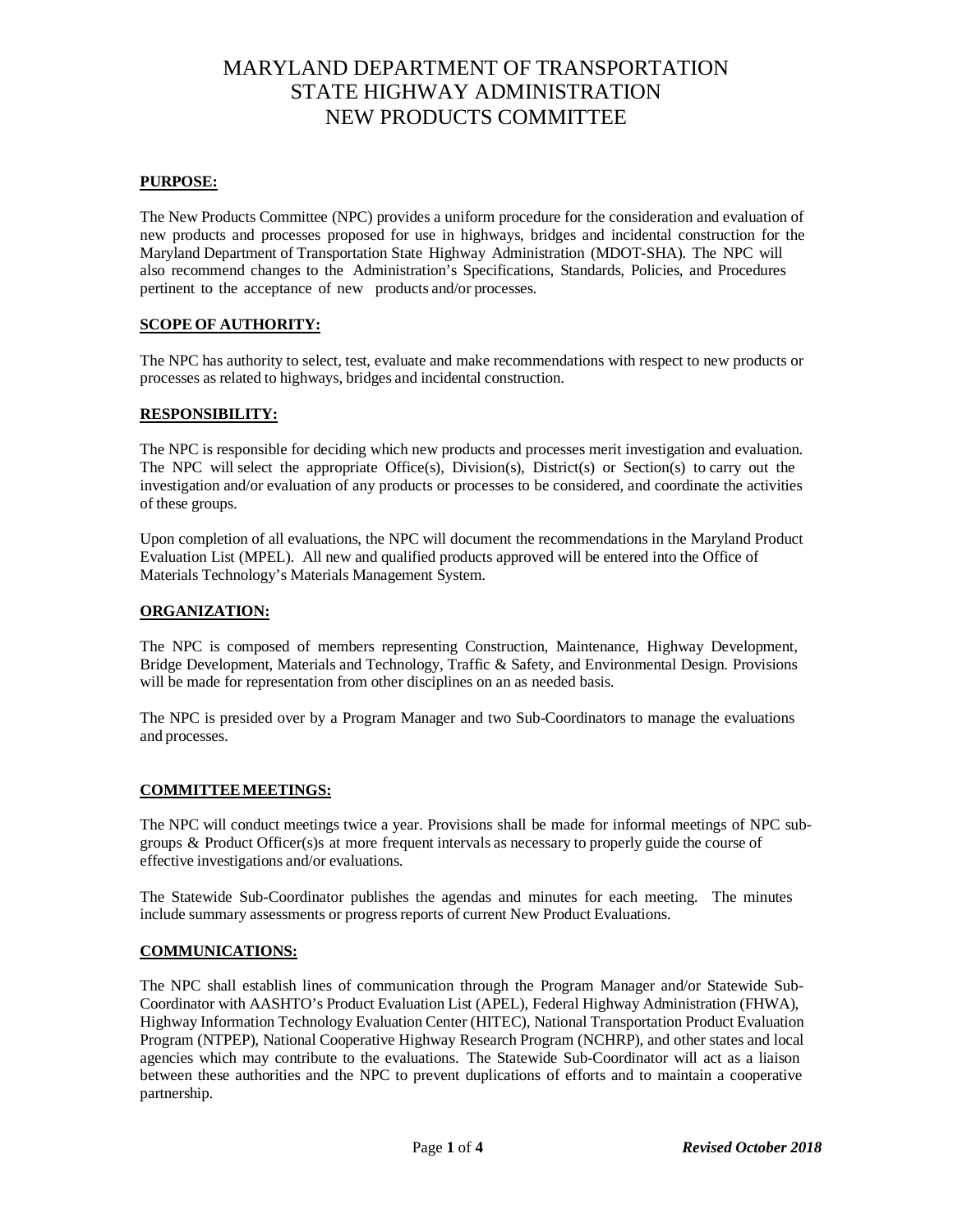# **POLICY:**

- 1. The Program Manager reserves the right to determine which products/technologies are appropriate for review and evaluation.
- 2. The NPC does not purchase new product materials for laboratory testing or field evaluations.
- 3. Manufacturers/Vendors are only permitted two open product evaluations (Statewide, Traffic, or Qualified) at any time. Once an evaluation is completed or assigned for field evaluation, the manufacturer/vendor may submit another product/application for consideration. All products Not Approved, are required to wait six (6) months before resubmission.
- 4. The NPC will exercise its authority objectively and will use sound engineering practices and recognize appropriate specification(s) and standard(s) in all evaluations.
- 5. The NPC will only accept independent or third party test data performed in the United States and test data results must be within the past four years.
- 6. A Materials Safety Data Sheet (MSDS) will be required for all products submitted for review and evaluation. The MSDS shall be dated within 2 years of submission.

## **MPELPROCESS:**

- 1. Manufacturer/Vendor submits request to MPEL and provides contact information, product name, product description, and intended use. An auto reply email is sent to the Program Manager to notify that an application request has been submitted.
- 2. The Program Manager (PM) reviews the request. If all the required information is completed, the PM assigns the product to the appropriate area (i.e. Statewide or Traffic new products, or QPL) within **3-5 business days**.
- 3. The manufacturer/vendors receives an email from MPEL notifying them to complete one of the following actions listed below:

3A. Statewide New Products - Complete and submit 6 page detailed application which includes product literature, product specification/data sheet, independent or third party test data, warranty documentation, MSDS, and approvals by other Department of Transportation's (DOTs), FHWA, and/or other municipalities. There is also a product cost analysis document included in the application. This action should be completed within **30 days** by the vendor. The manufacturer/vendor can resubmit their product in 6 months if the evaluation is Not Approved. MPEL requires PDF format for all attachments.

#### OR

3B. Traffic New Products - Complete and submit 6 page detailed application which includes product literature, product specification/data sheet, independent or third party test data, warranty documentation, MSDS, and approvals by other Department of Transportation's (DOTs), FHWA, and/or other municipalities. . There is also a product cost analysis document included in the application. This action should be completed within **30 days** by the vendor. The manufacturer/vendor can resubmit their product in 6 months if the evaluation is Not Approved. MPEL requires PDF format for all attachments.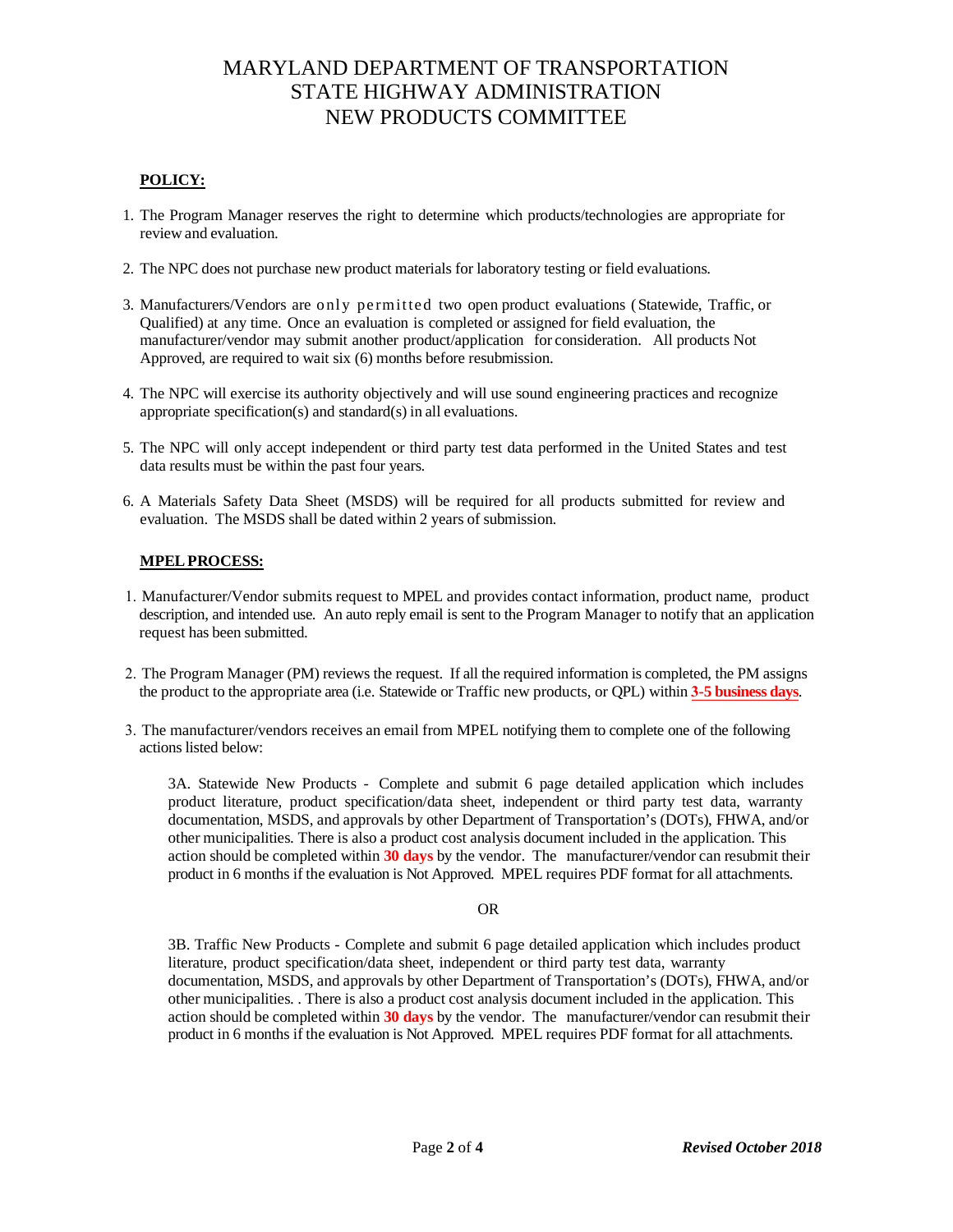#### OR

3C. Qualified Products List (QPL) - Review the procedures for compliance based on the assigned category of their product. The manufacture/vendor will provide the independent or third party test data, sample, MSDS, and verification of payment. MPEL requires PDF format for all attachments. The manufacturer/vendor can resubmit their sample in 6 months if the sample fails evaluation.

- 4. Manufacture/Vendor completes the next step in MPEL (i.e., Statewide or Traffic new product 6 page detailed application, or submit the information & payment requested in the QPL Procedure). It is the responsibility of the manufacturer/vendor to download all required information or attachments into MPEL for review and evaluation.
- 5. Program Manager receives an e-mail that an application or QPL information has been submitted into MPEL.
	- Program Manager reviews application or QPL information for completion and then delegates to the appropriate Sub-Coordinators within **3-5 business days**.
	- The manufacturer/vendor receives an auto reply email notifying them the application is accepted and under review. If incomplete, manufacture/vendor receives an e-mail identifying and requesting missing information from Sub-Coordinator within **5 business days**.
- 6. The Statewide and/or Traffic and Safety Sub-Coordinator reviews the application/information and forwards to the appropriate Product Officer(s) for review and comment or the QPL Sub-Coordinator sends to the appropriate laboratory area for testing within **2-3 business days**.
- 7. The assigned Product Officer(s) conducts an evaluation/review for recommendation. This recommendation or status update shall be provided within **30-60 days**.
- 8. Program Manager processes the product in accordance with the final MPEL recommendation within **3-5**

**business days**. Vendor will receive notification through MPEL of final recommendation.

#### **DUTIES OF OFFICERS AND MEMBERS:**

#### **Program Manager**

The Program Manager presides over the NPC, their meetings, processes all Statewide new products, QPL new products, and Office of Traffic and Safety (OOTS) new products for consideration. The Program Manager represents the NPC in all external business unless otherwise delegated. The Program Manger accepts MPEL submittals and provides the final processing of evaluations.

#### **Sub-Coordinator**

- Statewide Sub-Coordinator The Statewide Sub-Coordinator conducts and/or arranges meetings, presentations, and field demonstrations with manufacturers/vendors. He assigns tasks to the appropriate Statewide New Products Officer(s) for review, tracks products through MPEL, issues notices of NPC actions and maintains appropriate lines of communication with internal and external customers. The Statewide Sub-Coordinator is also responsible for scheduling the biannual NPC meetings.
- Office of Traffic and Safety Sub-Coordinator The OOTS Sub-Coordinator conducts and/or arranges meetings, presentations, and field evaluations with manufacturers/vendors. The OOTS Sub-Coordinator assigns tasks to the appropriate Products Officer(s), tracks products through MPEL, issues notices of NPC actions and maintains appropriate lines of communication with internal and external customers.